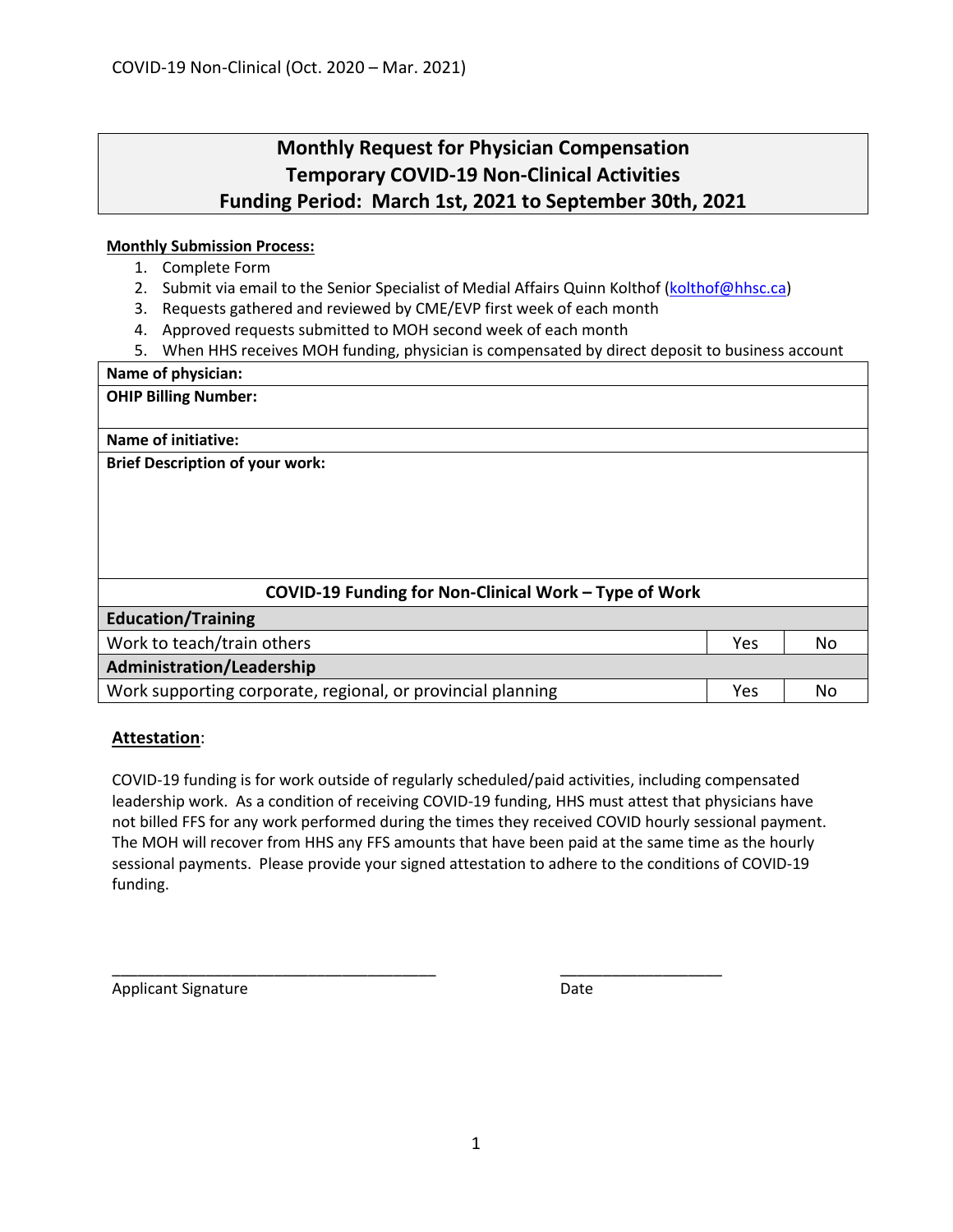- **One table must be completed for each month**
- **Enter the total number of hours eligible for COVID-19 funding per day**

**Month**: **March 2021**

| Day of<br>the<br>month              |  |  |  | 8 | $\Omega$ | 10 | 11 | 12 | 13 | 14 | 15 | 16 | 17 | 18 | 19 | 20 | 21 | 22 | 23 | 24 | 25 | 26 | 27 | 28 | 29 | 30 | 31 | <b>Total</b> |
|-------------------------------------|--|--|--|---|----------|----|----|----|----|----|----|----|----|----|----|----|----|----|----|----|----|----|----|----|----|----|----|--------------|
| <b>Number</b><br>of<br><b>Hours</b> |  |  |  |   |          |    |    |    |    |    |    |    |    |    |    |    |    |    |    |    |    |    |    |    |    |    |    |              |

### **Approval of HHS CME/EVP**

| <b>Total Number of Hours Approved</b> |            |
|---------------------------------------|------------|
| Reimbursement Rate                    | \$165/hour |
| <b>Total Payment Approved</b>         |            |

Signature **Date** 

Michael Stacey MBBS, DS W. Aust., FRACS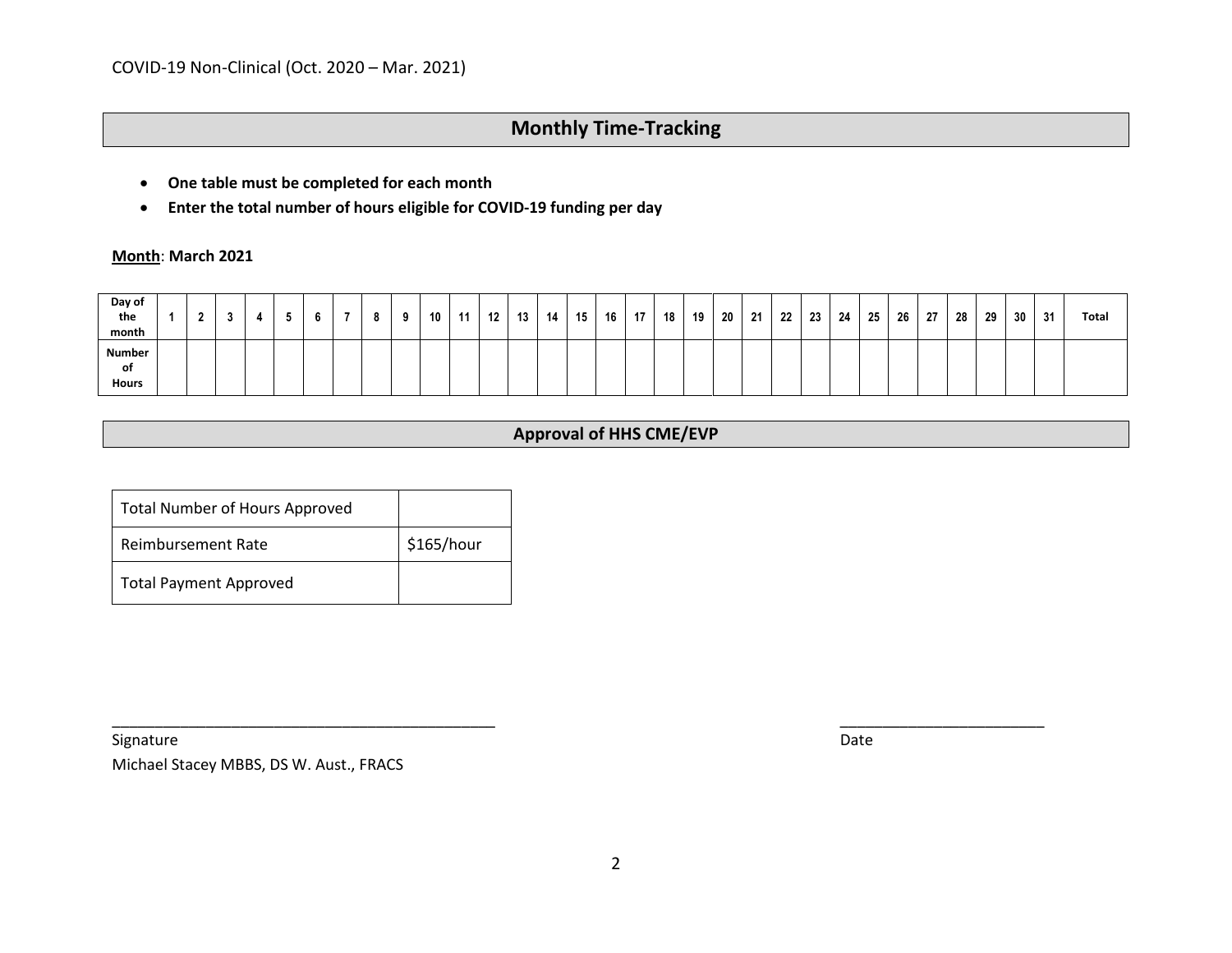- **One table must be completed for each month**
- **Enter the total number of hours eligible for COVID-19 funding per day**

**Month**: **April 2021**

| Day of<br>the<br>month              |  |  |  | 8 | $\Omega$ | 10 | 11 | 12 | 13 | 14 | 15 | 16 | 17 | 18 | 19 | 20 | 21 | 22 | 23 | 24 | 25 | 26 | 27 | 28 | 29 | 30 | 31 | <b>Total</b> |
|-------------------------------------|--|--|--|---|----------|----|----|----|----|----|----|----|----|----|----|----|----|----|----|----|----|----|----|----|----|----|----|--------------|
| <b>Number</b><br>of<br><b>Hours</b> |  |  |  |   |          |    |    |    |    |    |    |    |    |    |    |    |    |    |    |    |    |    |    |    |    |    |    |              |

### **Approval of HHS CME/EVP**

| <b>Total Number of Hours Approved</b> |            |
|---------------------------------------|------------|
| Reimbursement Rate                    | \$165/hour |
| <b>Total Payment Approved</b>         |            |

Signature **Date** 

Michael Stacey MBBS, DS W. Aust., FRACS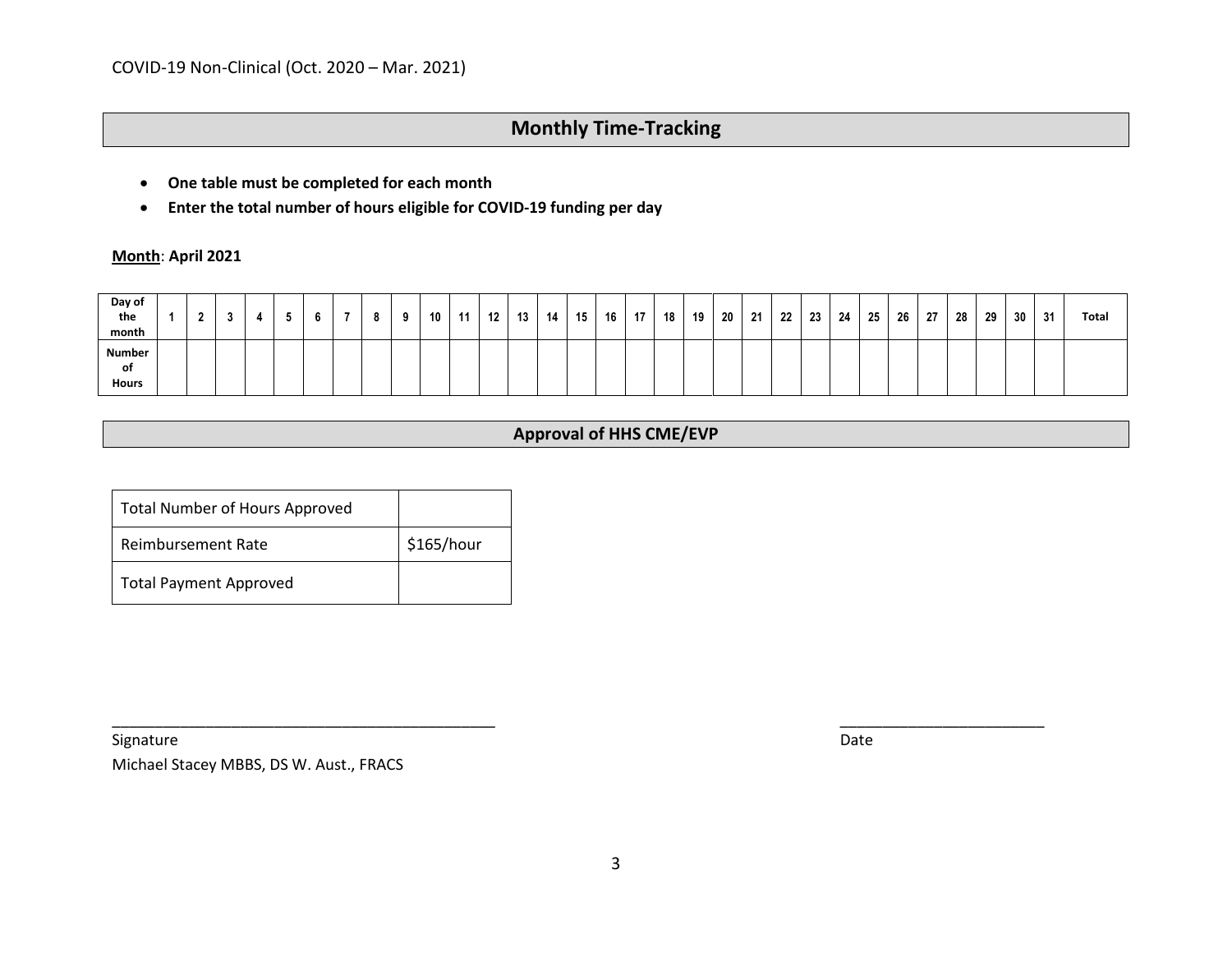- **One table must be completed for each month**
- **Enter the total number of hours eligible for COVID-19 funding per day**

**Month: May 2021**

| Day of<br>the<br>month       |  |  |  | 8 | $\Omega$ | 10 | 11 | 12 | 13 | 14 | 15 | 16 | 17 | 18 | 19 | 20 | 21 | 22 <sub>1</sub> | 23 | 24 | 25 | 26 | -27 | 28 | 29 | 30 | 31 | <b>Total</b> |
|------------------------------|--|--|--|---|----------|----|----|----|----|----|----|----|----|----|----|----|----|-----------------|----|----|----|----|-----|----|----|----|----|--------------|
| Number<br>of<br><b>Hours</b> |  |  |  |   |          |    |    |    |    |    |    |    |    |    |    |    |    |                 |    |    |    |    |     |    |    |    |    |              |

### **Approval of HHS CME/EVP**

| <b>Total Number of Hours Approved</b> |            |
|---------------------------------------|------------|
| Reimbursement Rate                    | \$165/hour |
| <b>Total Payment Approved</b>         |            |

Signature **Date** 

Michael Stacey MBBS, DS W. Aust., FRACS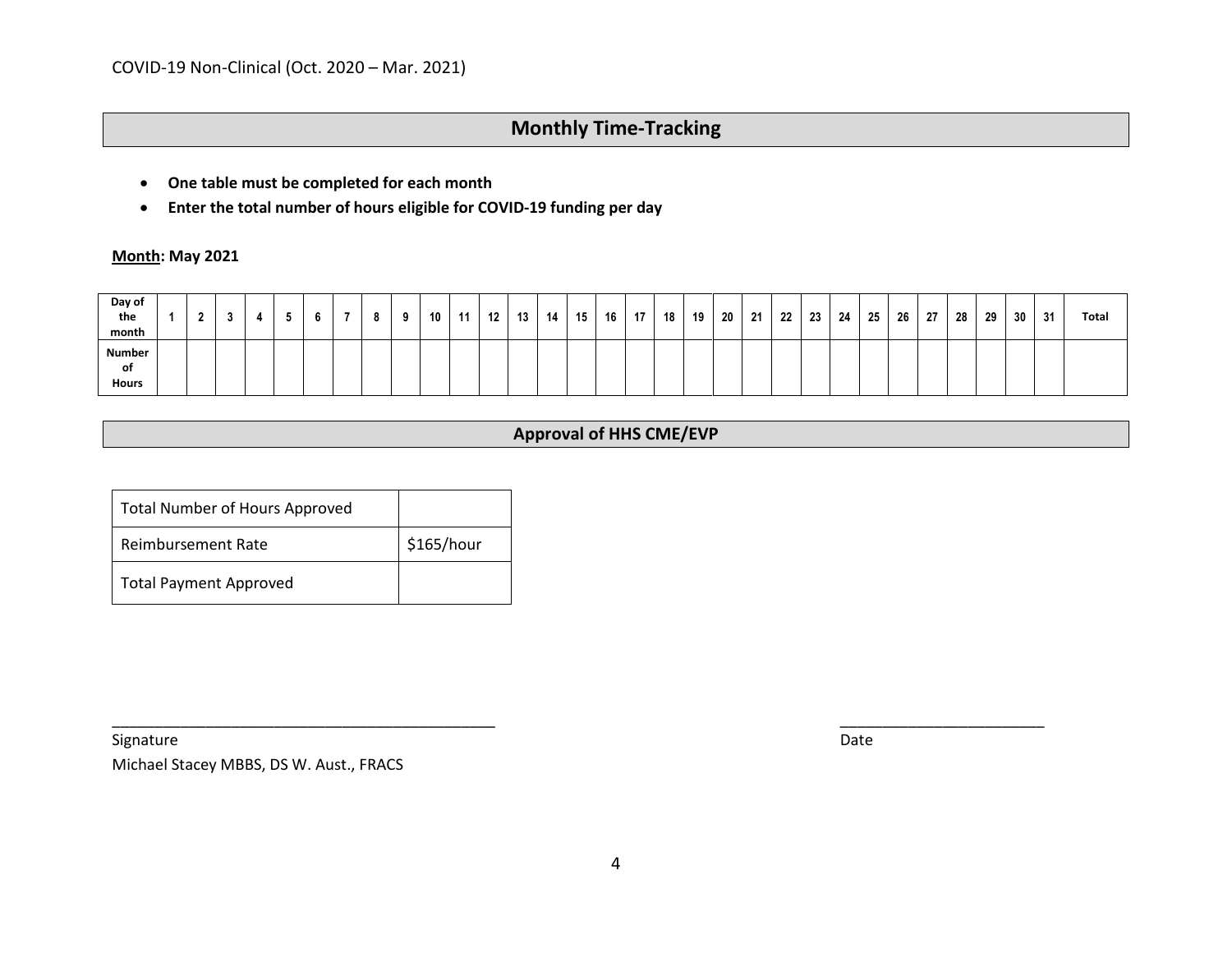- **One table must be completed for each month**
- **Enter the total number of hours eligible for COVID-19 funding per day**

**Month**: **June 2021**

| Day of<br>the<br>month       |  |  |  | 8 | $\Omega$ | 10 | 11 | 12 | 13 | 14 | 15 | 16 | 17 | 18 | 19 | 20 | 21 | 22 <sub>1</sub> | 23 | 24 | 25 | 26 | -27 | 28 | 29 | 30 | 31 | <b>Total</b> |
|------------------------------|--|--|--|---|----------|----|----|----|----|----|----|----|----|----|----|----|----|-----------------|----|----|----|----|-----|----|----|----|----|--------------|
| Number<br>of<br><b>Hours</b> |  |  |  |   |          |    |    |    |    |    |    |    |    |    |    |    |    |                 |    |    |    |    |     |    |    |    |    |              |

### **Approval of HHS CME/EVP**

| <b>Total Number of Hours Approved</b> |            |
|---------------------------------------|------------|
| Reimbursement Rate                    | \$165/hour |
| <b>Total Payment Approved</b>         |            |

Signature **Date** 

Michael Stacey MBBS, DS W. Aust., FRACS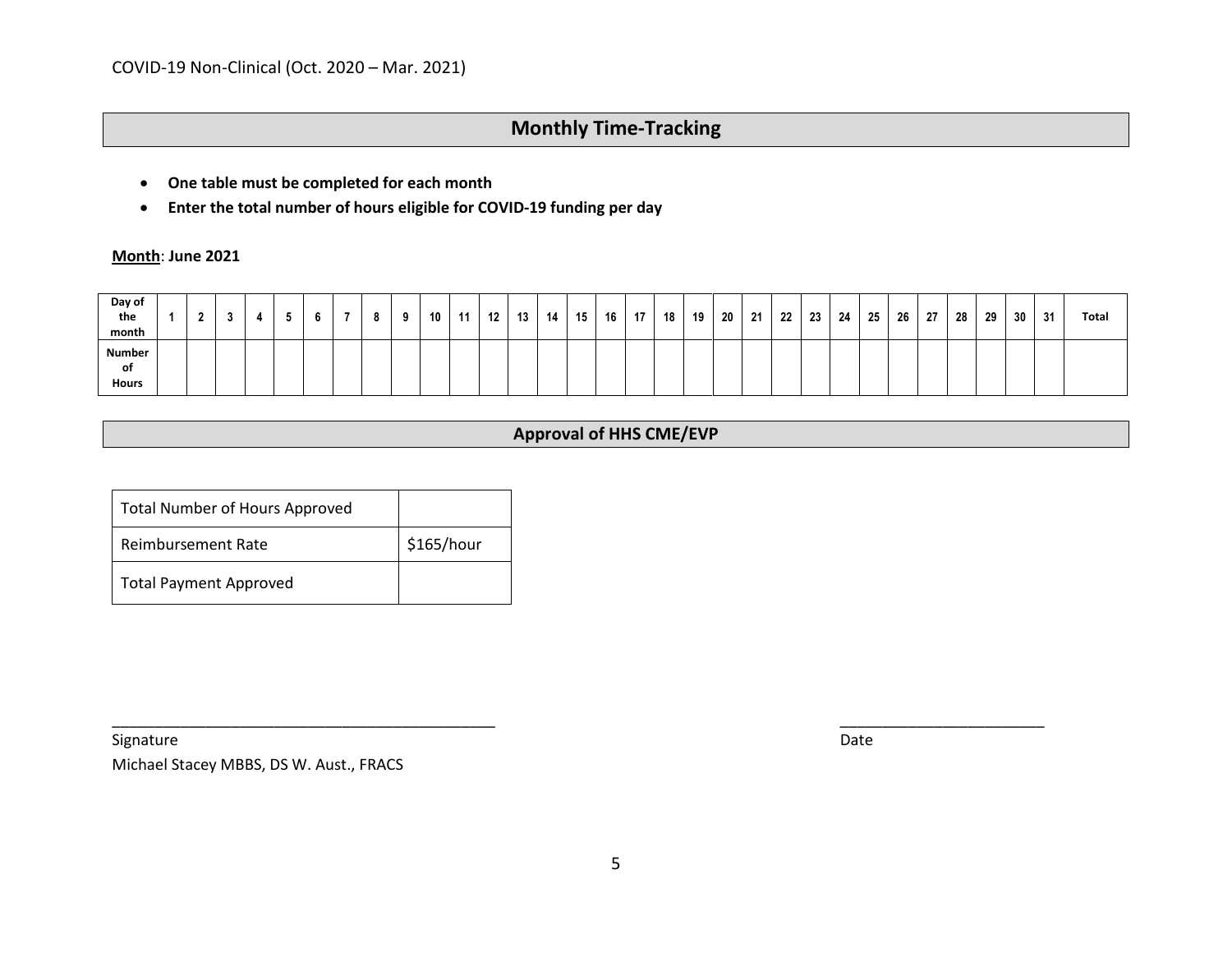- **One table must be completed for each month**
- **Enter the total number of hours eligible for COVID-19 funding per day**

**Month**: **July 2021**

| Day of<br>the<br>month       |  |  |  | 8 | $\Omega$ | 10 | 11 | 12 | 13 | 14 | 15 | 16 | 17 | 18 | 19 | 20 | 21 | 22 <sub>1</sub> | 23 | 24 | 25 | 26 | -27 | 28 | 29 | 30 | 31 | <b>Total</b> |
|------------------------------|--|--|--|---|----------|----|----|----|----|----|----|----|----|----|----|----|----|-----------------|----|----|----|----|-----|----|----|----|----|--------------|
| Number<br>of<br><b>Hours</b> |  |  |  |   |          |    |    |    |    |    |    |    |    |    |    |    |    |                 |    |    |    |    |     |    |    |    |    |              |

### **Approval of HHS CME/EVP**

| <b>Total Number of Hours Approved</b> |            |
|---------------------------------------|------------|
| Reimbursement Rate                    | \$165/hour |
| <b>Total Payment Approved</b>         |            |

Signature **Date** 

Michael Stacey MBBS, DS W. Aust., FRACS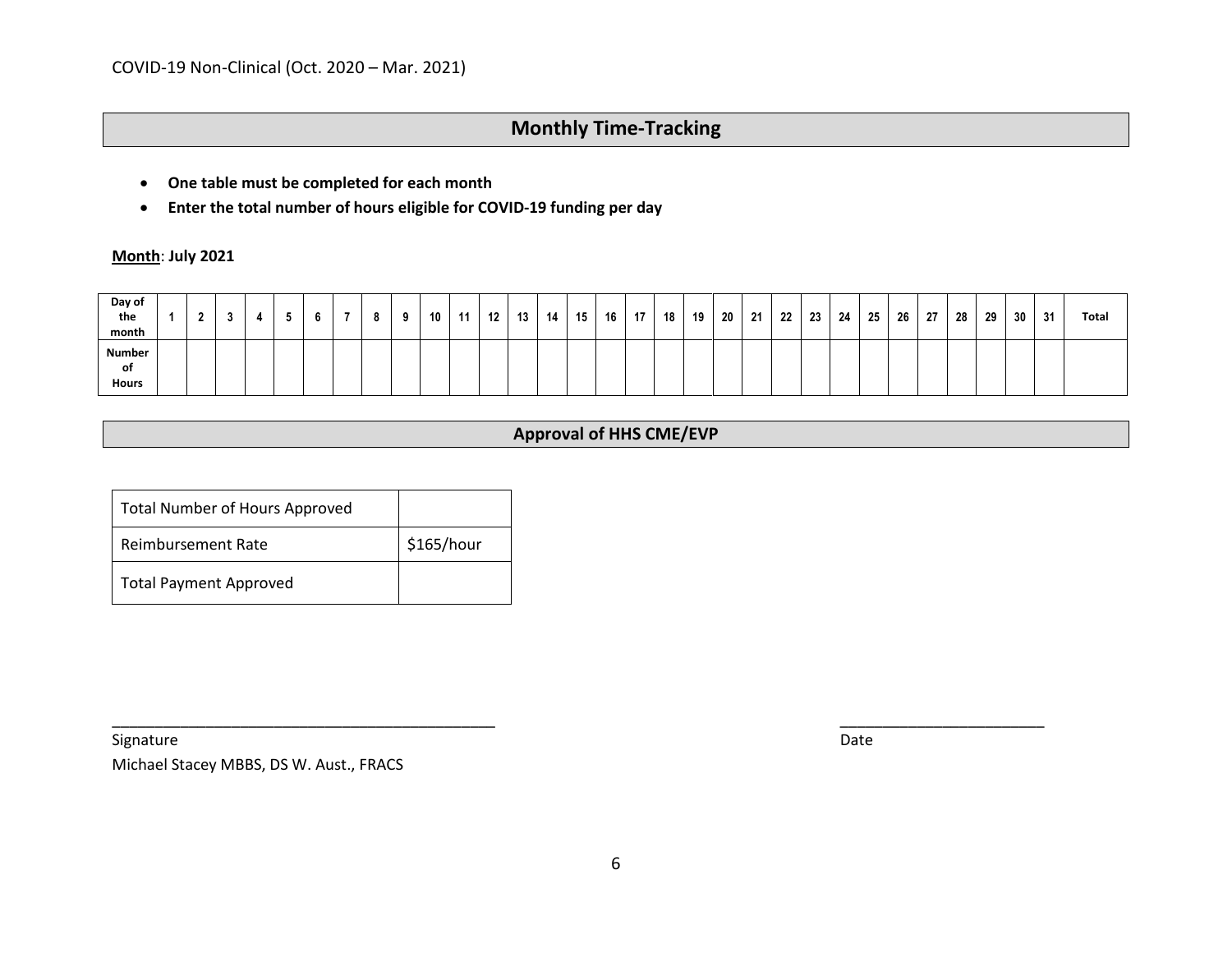- **One table must be completed for each month**
- **Enter the total number of hours eligible for COVID-19 funding per day**

**Month: August 2021**

| Day of<br>the<br>month              |  |  | - - | 8 | $\Omega$ | 10 | 11 | 12 | 13 | 14 | 15 | 16 | 17 | 18 | 19 | 20 | 21 | 22 <sub>1</sub> | 23 | 24 | 25 | 26 | 27 | 28 | 29 | 30 | 31 | Total |
|-------------------------------------|--|--|-----|---|----------|----|----|----|----|----|----|----|----|----|----|----|----|-----------------|----|----|----|----|----|----|----|----|----|-------|
| <b>Number</b><br>of<br><b>Hours</b> |  |  |     |   |          |    |    |    |    |    |    |    |    |    |    |    |    |                 |    |    |    |    |    |    |    |    |    |       |

### **Approval of HHS CME/EVP**

| <b>Total Number of Hours Approved</b> |            |  |  |  |  |
|---------------------------------------|------------|--|--|--|--|
| Reimbursement Rate                    | \$165/hour |  |  |  |  |
| <b>Total Payment Approved</b>         |            |  |  |  |  |

Signature **Date** 

Michael Stacey MBBS, DS W. Aust., FRACS